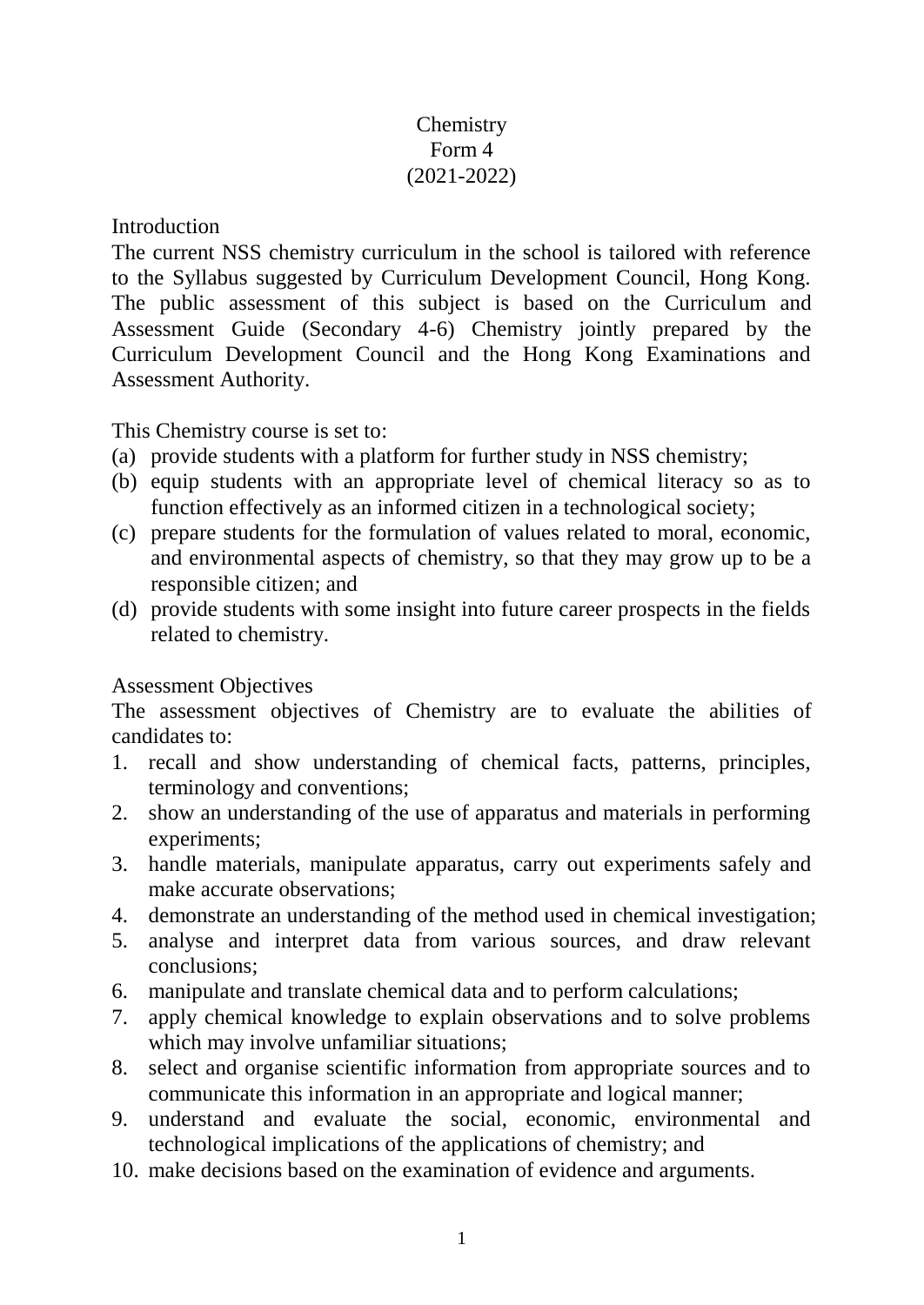11. learn a wise use of resources, environmental protection, sustainable development, ecological safety and resources safety as stated in National Safety Education.

#### Pre-requisite

Students are expected to have a good knowledge of the chemistry components of the junior secondary science course as well as topics in the syllabus.

# Content of the course

The Form 4 teaching program will cover first five to seven sections of the suggested syllabus. Slight adjustment may be implemented according to the actual progress of teaching and learning. The contents of the course are as follows

- 2. Microscopic World I
- 3. Metals
- 4. Acids and Bases

# Second Term 4. Acids and Bases

- 5. Redox reactions, chemical cells and electrolysis
- 6. Microscopic World II
- 7. Fossil Fuels and Carbon Compounds

# Mode of lessons:

There are four lessons every week. There will be lectures, laboratory work and tutorials throughout the year.

# **Assignments**

- 1. Classwork Exercises Every student is required to finish all the classwork exercises assigned within a given period of time. There will be about fifteen to twenty questions on each topic.
- 2. Homework Exercises and Supplementary Exercise There will be assignments after accomplishing a topic. Students are expected to submit their work two days after. Their assignments should be done in detail.
- 3. Experiment Report There will be about one to two experiments under the teachers' instructions every term. Simple reports on the experiment are required after each experiment.
- 4. Group Projects Students are required to choose one to two topics on current issues related to chemistry and to work on a project in groups of two.